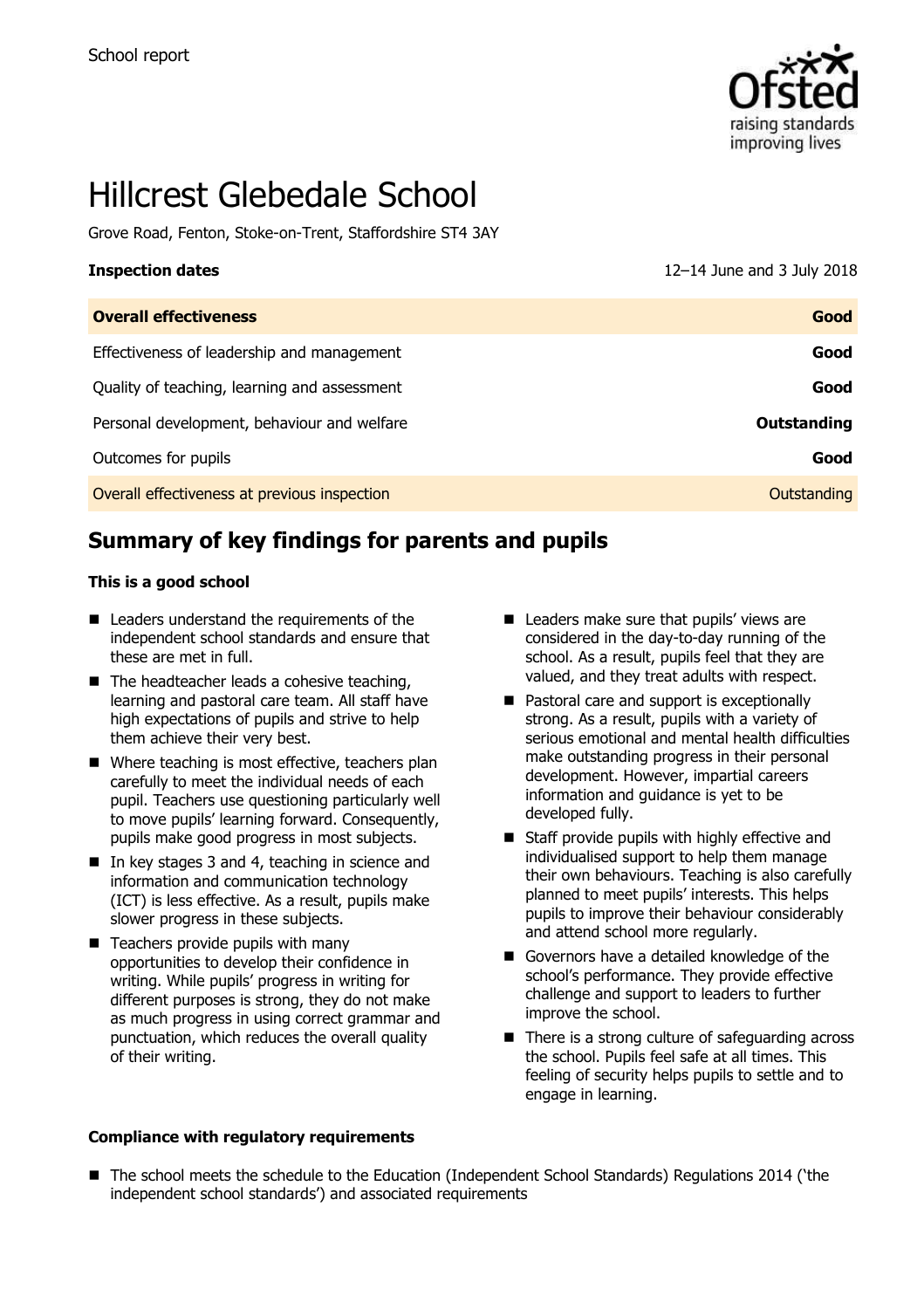

# **Full report**

#### **What does the school need to do to improve further?**

- **Provide a wider range of impartial careers information, advice and guidance to further** develop pupils' personal development and welfare.
- Increase the rate of pupils' progress in grammar and punctuation to raise attainment in writing.
- Develop the quality of teaching and learning in science and ICT in key stages 3 and 4 to improve pupils' outcomes.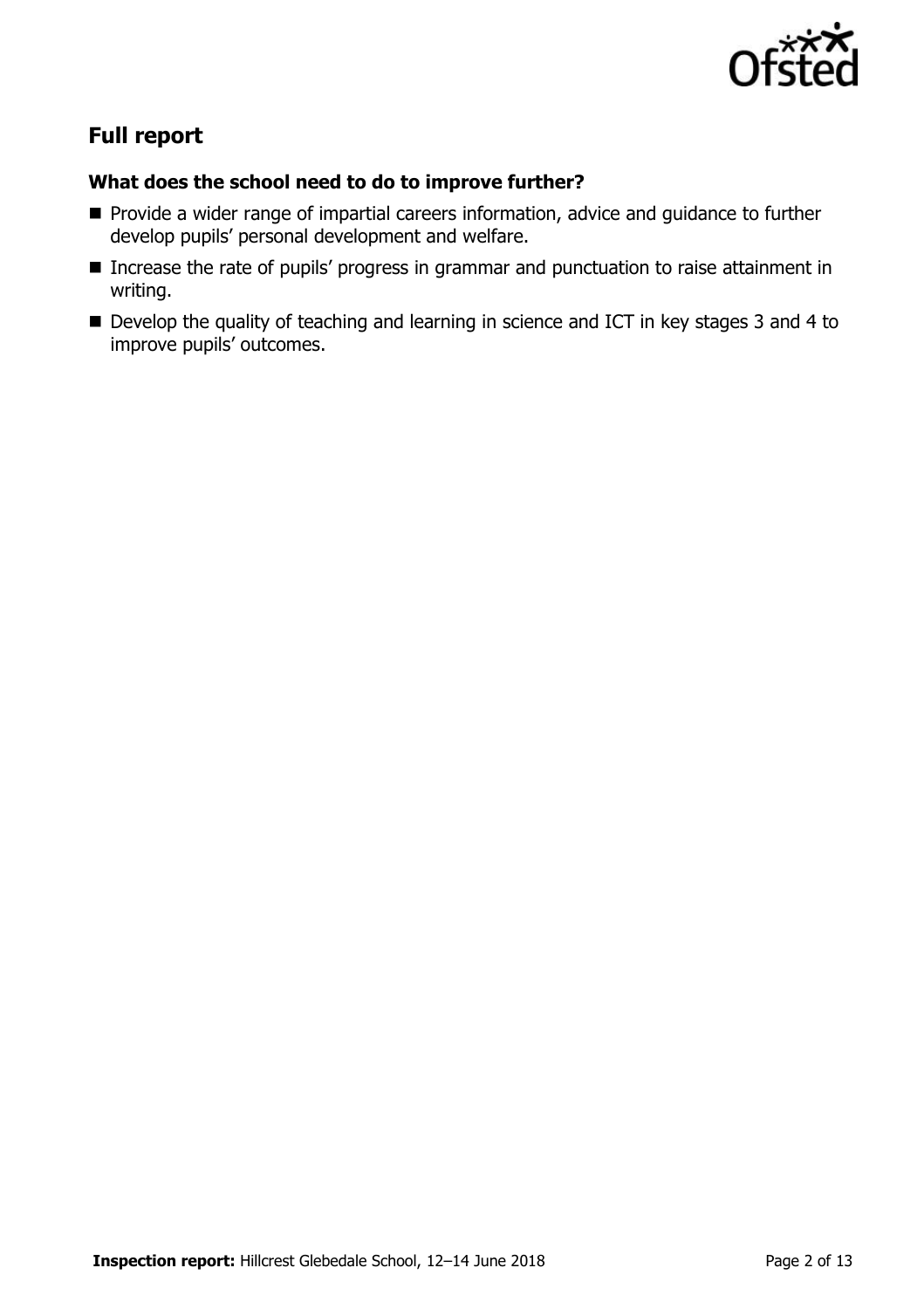

# **Inspection judgements**

#### **Effectiveness of leadership and management Good**

- Leaders ensure that all the independent school standards are met. They have a precise understanding of the school's strengths, but also where further developments need to be made. Leaders' development plans are focused carefully on the actions that need to be taken to enable all pupils to achieve as highly as possible.
- Qualified teachers, experienced pastoral staff and learning support assistants, working alongside the clinical team, provide pupils with comprehensive support and guidance. The senior leadership team has expertise in pastoral care, special needs education and behaviour management and has created an environment where pupils can engage in positive educational experiences. This enables pupils to make good academic progress while having their social and emotional needs met.
- The bespoke nature of the curriculum enables pupils in the secondary phase to follow suitable education programmes for pre-GCSE, GCSE, functional skills and entry-level BTEC qualifications. Pupils at the primary stage follow the national curriculum programmes of study. Leaders ensure that staff have consistently high expectations of pupils and strive to ensure that pupils achieve as highly as possible.
- Relationships at all levels are good. The vast majority of staff who completed the Ofsted inspection survey indicated that they very much enjoy working at the school. Staff said that the management are considerate of well-being. From the large numbers of written comments from staff, a typical response was: 'I have never worked with such a wonderful team who support me in school and outside. I believe that this reflects on our students and most of them enjoy school.'
- The school keeps detailed records of its pupils and their individual needs. Education, health and care (EHC) plans for pupils are well documented and followed carefully. Records of each individual pupil's behaviour and starting points are thorough and provide a reliable basis for discussing their academic and social progress. Strong leadership ensures that pupils' individual needs are catered for well. Before pupils join the school, leaders work closely with parents and other stakeholders to gather information, which assists with the smooth transition process. Close working with a variety of other agencies contributes well to improvements in pupils' personal and academic development.
- Leaders have developed assessment procedures to monitor and record pupils' progress effectively in the subjects they study. Consequently, they know pupils' starting points and how much progress they have made. They identify gaps in pupils' previous knowledge so that these can be addressed in teaching to help pupils achieve more closely to the standards expected for their age.
- Leaders assess, monitor and track pupils' improvements in behaviour. They analyse behaviour patterns and identify quickly any changes in pupils' behaviour, and the reasons for these changes. Leaders then provide support swiftly in response to pupils' individual needs to help them engage more positively in school again. This further supports pupils' good academic progress.
- Hillcrest's team of educational psychologists, psychotherapists and forensic psychologists, who are resident in the school building, support leaders exceptionally well. Educational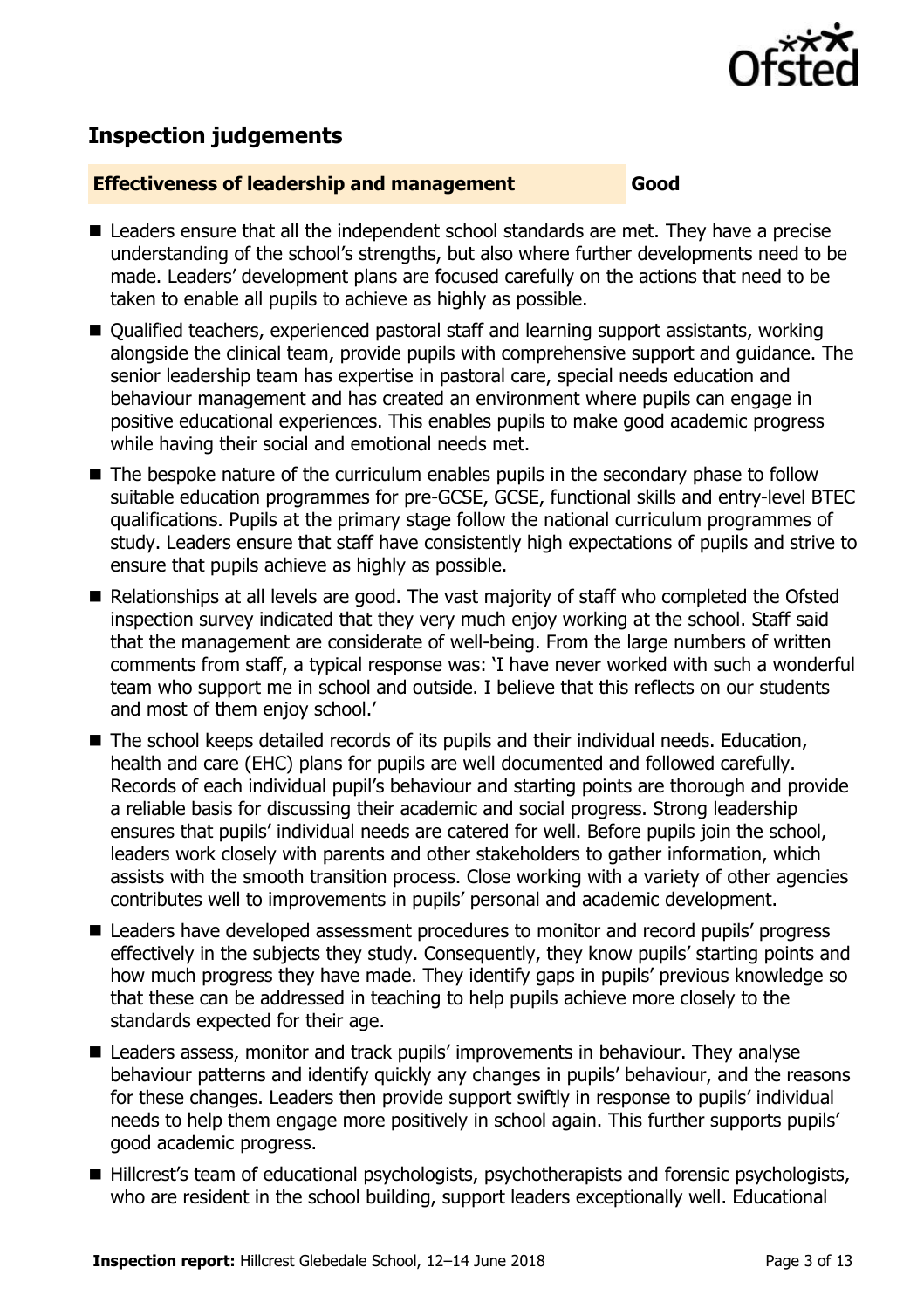

psychology provides a bridge between pupils' carers and the school, as well as supporting pupils who live at home with their parents. This close work with the clinical team contributes well to pupils' emotional and mental health development.

- The school has good relationships with relevant external agencies. Managers are appreciative of the support external specialists give to the school. They act swiftly on advice to create better working arrangements for pupils.
- Leaders have created strong relationships with parents and carers. They keep them well informed by telephone, text and email as well as providing more formal reports every half term. Parents and carers know that they can contact the school for support at any time and that leaders will listen to their concerns. All parents spoken to were highly supportive of the school. Typical comments from parents and carers were: 'I can't fault the school at all. It's brilliant!'; 'There is a massive change in my child. The school has helped him loads.'; and 'My child loves maths now and he really enjoys cooking.' One of the pupils' carers said the school is 'Fantastic!'
- Leaders have embedded spiritual, moral, social and cultural development in the planning of all subjects. Educational visits and whole-school events such as Black History Month and involvement in supporting the local community enrich pupils' learning experiences.
- One of the school governors completes a termly 'Pupil Voice' survey. Consequently, leaders can make sure that they know about and address pupils' concerns.
- The school is well respected and local authorities from long distances away send pupils to be cared for and educated at Hillcrest Glebedale School. A local authority senior casework officer said: 'The school is both lateral and forward thinking in dealing with more complex cases.' She said that she is extremely impressed with pupils' work as well as the friendly welcome pupils and visitors receive.
- Leaders have developed a broad and balanced curriculum. However, there remain some inconsistencies in the teaching of ICT and science, which limits pupils' progress in these subjects.

#### **Governance**

- The combined expertise of highly experienced managers employed by the Hillcrest group to support the school has a positive effect on strategic leadership of the school. The governing body comprises people who have substantial knowledge of managing the pastoral, academic and psychological requirements of pupils with complex social, emotional and mental health needs.
- $\blacksquare$  The chair of governors maintains regular contact with the leadership team. He is, therefore, able to respond to concerns promptly when necessary. He has a detailed understanding of the school's strengths and holds leaders to account well for the school's performance.

#### **Safeguarding**

- Leaders have created a strong culture of shared responsibility for protecting pupils. Consequently, pupils are safe and well supported.
- Leaders have ensured that a comprehensive safeguarding and child protection policy is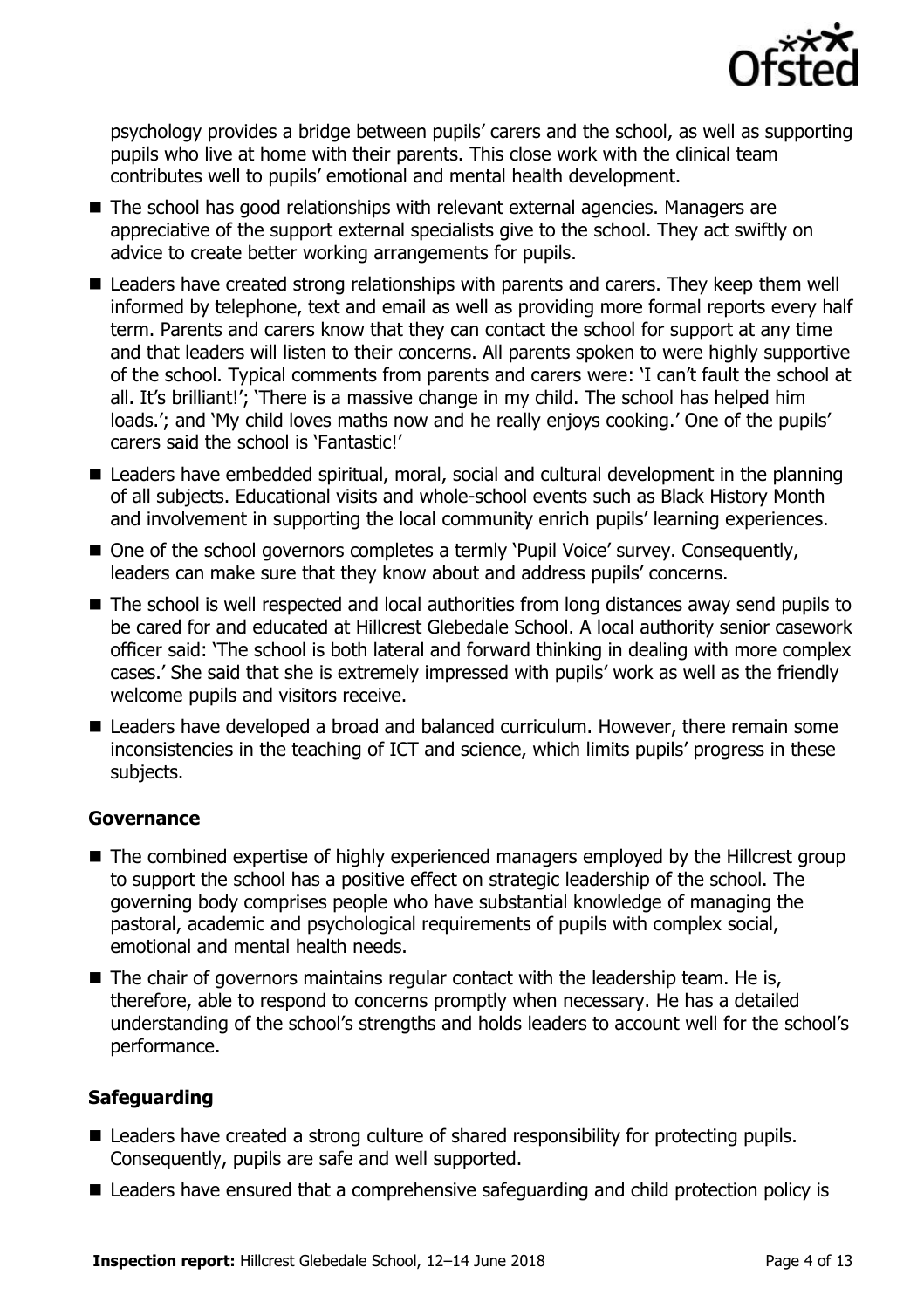

available on the website. The safeguarding policy and practices meet current government requirements and are detailed and implemented effectively.

- All staff are appropriately trained in all aspects of safeguarding. On induction, new staff have three weeks of training in safeguarding and the management of pupils with social, emotional and mental health difficulties. This enables staff to support pupils effectively and recognise any potential signs of harm to pupils.
- Leaders are tenacious in following up concerns and ensuring that they inform outside agencies when a pupil is at risk or missing from education. Staff keep appropriate records that detail safeguarding concerns and actions. Staff are well trained to recognise signs of extremism and radicalisation.
- The building is well maintained and kept to an appropriately safe standard, with clear access to doors in case of fire. The health and safety officer regularly checks the building for fire risks and other safety hazards. Leaders rigorously maintain risk assessments for all aspects of school life and for individual pupils where necessary. This includes extremely careful risk assessments of the off-site facilities that pupils use.

#### **Quality of teaching, learning and assessment Good**

- **Pupils feel secure in a calm learning environment. Teachers care deeply about pupils'** personal well-being and educational progress. Relationships between staff and pupils are based on mutual respect. Pupils are engaged in their education and work steadily to make good progress because of this positive climate for learning.
- Teachers assess pupils' reading, writing and mathematical skills and abilities as soon as they arrive in school. Teachers identify gaps in pupils' learning, which have developed through prolonged absences from education. They then plan work carefully to meet individual pupils' needs to help them close these gaps.
- **Pupils have the vast majority of their lessons in small groups up to a maximum of five** pupils. Typically, there are two or three pupils in a group. This enables teachers to provide pupils with highly individualised support and guidance to help them engage positively in learning. Teachers have high expectations of what pupils can achieve. They plan carefully to ensure that pupils are suitably challenged, but also adapt tasks quickly when pupils begin to struggle. This maintains pupils' engagement in their learning and helps them to make good progress. One primary pupil said that he enjoys school very much 'because we do good maths and learning'.
- Teachers understand their pupils well and are therefore able to cater very effectively for their social and emotional needs. They are skilled at managing pupils who have presented high levels of challenge to teachers in other schools. Teachers are usually able to preempt and deflect possible outbursts, which limits the levels of disruption to learning. Teachers motivate extremely effectively those pupils who are experiencing difficulties. They use praise and the reward system well to encourage pupils to continue to work positively.
- Teachers expect pupils to complete the work that they have begun in all lessons. If pupils fail to complete work, they are given catch-up time during breaktimes or after school. Homework is well established and frequently links to catch-up time. The reward system motivates learners not only to complete their work but also to improve it. Make A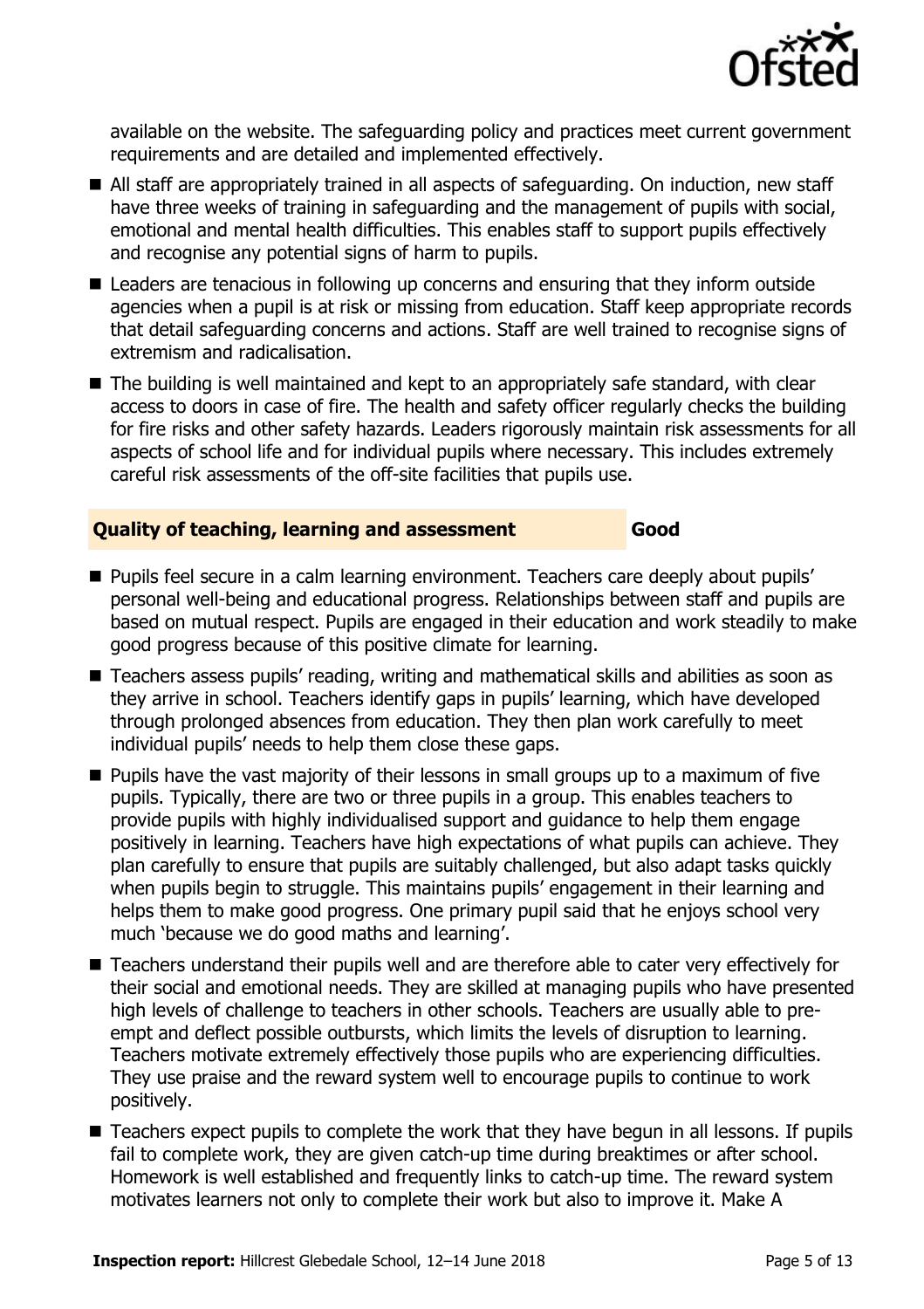

Difference time (MAD time) is given for pupils to edit and improve work. As a result, pupils know what they need to do to improve, which helps them to make progress. They take pride in their work and present it well.

- Teachers develop pupils' mathematical skills particularly well. They ensure that pupils secure a strong understanding of basic arithmetic, and then provide a range of opportunities to apply these skills in problem-solving and reasoning activities. This enables pupils to make particularly strong progress in mathematics.
- Teachers encourage pupils to develop their thinking skills. This was observed especially in personal, social, health and economic (PHSE) education, art and English. Teachers ask challenging questions which are carefully matched to pupils' learning needs. This helps teachers to quickly identify what pupils have understood in order to provide further challenge or provide additional support where needed. This further supports the good progress that pupils make.
- **Pupils across the school are given many opportunities to develop their writing skills in a** range of different styles and in a range of subjects. For example, books show that pupils' writing skills are developed effectively through poetry, reports and story writing in English as well as in subjects such as science and history.
- Teachers go to great lengths to find out what pupils enjoy reading and then plan writing activities that are skilfully linked to the texts. For example, in key stage 2 pupils wrote persuasive letters based on the story 'Billionaire Boy'. This develops pupils' enjoyment of writing considerably, and books show that pupils have progressed from writing simple sentences at the start of the year, to writing extended pieces, including using paragraphs, by the end of the year. However, while pupils engage positively in writing and have made strong progress in developing writing for different purposes, their correct use of grammar and punctuation is less well developed. This reduces pupils' overall progress in writing.
- Currently, there are no specialist teachers for ICT and science for pupils in key stages 3 and 4. Leaders ensure that pupils receive regular teaching in these subjects, and they utilise resources from a local high school to provide pupils with opportunities to carry out practical science investigations. However, teaching in these subjects is less effective, which impedes pupils' progress.

#### **Personal development, behaviour and welfare <b>COU COULDER** Outstanding

#### **Personal development and welfare**

- The school's work to promote pupils' personal development and welfare is outstanding. The school provides for a variety of extremely vulnerable pupils, most of whom have EHC plans.
- The whole staff team demonstrates the school's ethos of care. They have created a communicative and friendly environment based on trust, respect and mutual understanding. Pupils have had poor experiences of education in other schools and often multiple placement breakdowns. After demonstrating extremely difficult and sometimes dangerous behaviour, they learn gradually to self-regulate and settle down to learn.
- On arrival at the school, experts assess pupils' emotional and mental health needs and work with leaders to plan individual programmes for pupils. They provide high-quality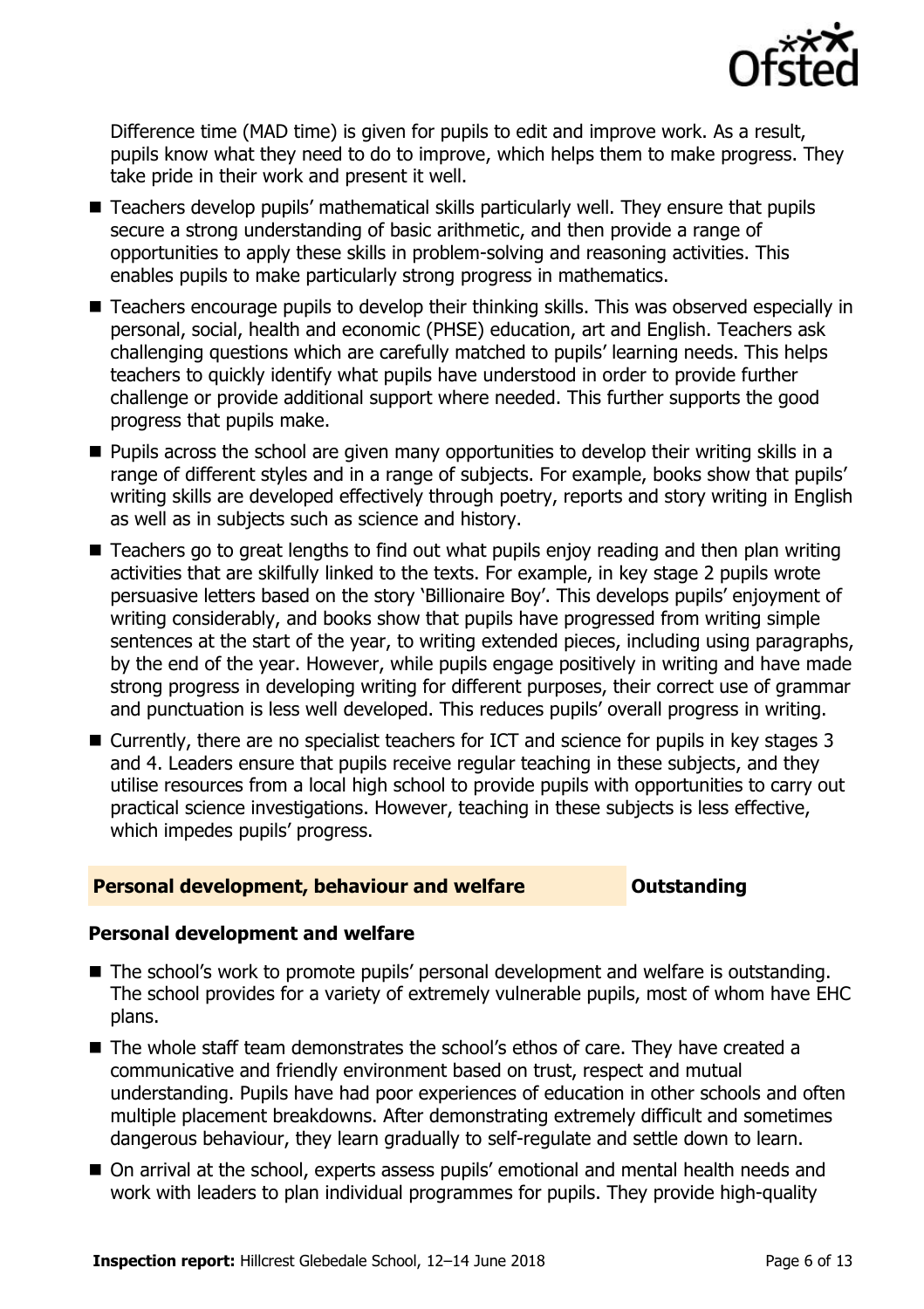

therapeutic intervention sessions for pupils to enable them to make progress with personal, social and mental health issues.

- On arrival, some pupils are still unable to work within school, so they are offered bespoke learning opportunities to work from home or to work in other environments, for example in stables with horses or on a landscaping project. As a result, they begin to take advantage of education.
- The school is a welcoming environment where pupils say that they feel safe. Pupils' confidence grows as they become more accustomed to the fact that adults are striving for their success and well-being. A phased introduction to the school gently builds pupils up to a full timetable. Pupils who have been established in the school for some time act as buddies for new pupils. This emphasis on care and responsibility for the lives of others contributes well to pupils' social development. Pupils who have been in the school the longest have well developed social skills.
- Lunchtimes afford excellent opportunities for discussion and debate between staff and pupils on a variety of subjects and current events. The pastoral leader ensures that activities are provided to make lunchtimes positive for all pupils and that a peaceful and friendly atmosphere is maintained. This relaxed atmosphere contributes strongly to pupils' social development.
- Staff are highly skilled at recognising pupils' emotions and can pre-empt many difficulties that might occur in lessons. Pupils benefit from regular opportunities for counselling before their emotions escalate. This vigilance and support results in a calm learning environment that promotes learning.
- **PHSE lessons support pupils to develop a full understanding of themselves. The trusting** relationship they have with adults helps them to feel confident to talk about issues that affect their own lives. The curriculum also ensures that pupils are well prepared for life in British society. Regular rewards for being a good citizen are given on Friday celebration assemblies, along with rewards for hard work.
- Pupils study a variety of religions in their religious education (RE) lessons. This learning is supplemented by visits to local places of worship. Staff encourage pupils to share their knowledge of their different cultures within the school. Pupils are considerate and tolerant of different cultures and beliefs. A typical remark of a pupil was: 'You should not be mean to anyone, whoever they are.'
- **Pupils are actively engaged in volunteering within the community and support charitable** donations. For example, they volunteered to visit a home for adults with learning difficulties. They made cakes and sold them to make money for charity. They also took gifts to the church to be given to disadvantaged children at Christmas. As a result, they begin to understand how they can have a wider influence on the lives of others.
- A well-established school council represents the views of all the pupils, with prospective candidates having to prepare their own manifesto. Pupils create the ballot box and discuss how an election would be carried out. The written manifestos of the pupils showed detailed consideration of several issues. For example, one said, 'I think there is no such thing as a bad idea. It is important that everybody's voice is heard.' This welldeveloped pupil council ensures that pupils develop a secure knowledge of democracy.
- A rich programme of external visits widens pupils' experiences. For example, they visit museums, theatres, religious buildings and the National Arboretum in Alrewas. They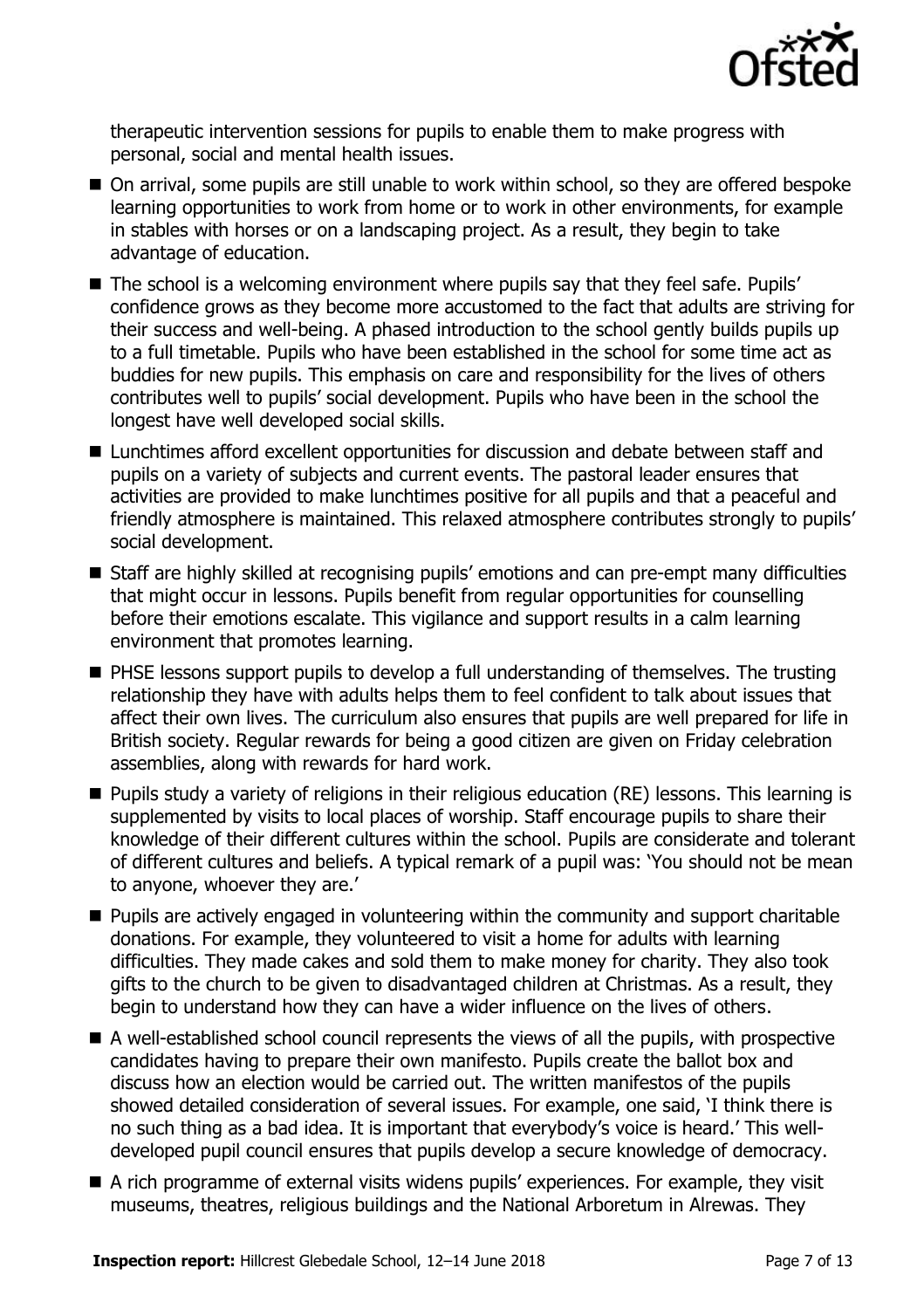

benefit from visits from outside speakers, for example the fire service and the police. They take part in workshops to develop their knowledge of extremism and radicalisation. These experiences ensure that pupils gain a good knowledge of British institutions and of the wider world.

- Well-structured, anti-bullying teaching ensures that pupils know about bullying. They say that there is seldom any bullying in school, but if it happens, staff deal with it effectively.
- The PSHE curriculum helps pupils to learn about the 'world of work'. In addition to this, pupils receive support to help them make GCSE option choices, which meet their individual learning needs. The pastoral lead provides careers information to help pupils continue their education or training, or to secure employment. A range of agencies involved with pupils' care also contribute to the guidance and support that pupils receive. However, leaders recognise that there is room for further improvement in this area and are currently seeking further impartial careers information, advice and guidance.

### **Behaviour**

- The improvement in the behaviour of pupils is outstanding. Staff analyse in great detail pupils' social and emotional needs. They then develop highly personalised support plans to help pupils manage and improve their behaviour and their confidence in school. Leaders identify rapidly any changes in need and refine the support as required. As a result, pupils' behaviour improves significantly as they settle and adjust to school life. Those who have spent some time in the school are courteous, friendly and are very keen to meet and talk to visitors.
- Staff are well trained to deal with any emotional outbursts and work very effectively as a whole-staff team. They set firm boundaries and are skilled at encouraging pupils to calm down. Pupils can use the 'meditation room' to help calm themselves when needed. Pupils accept that if their behaviour is poor, they must think about what they have done and make up for it.
- Leaders track pupils' attendance very carefully. They respond quickly and seek out any further support which could help a pupil engage in school more positively where issues with attendance arise. When pupils have prolonged periods of absence, leaders offer them home tuition to help prevent a significant decline in their progress. Leaders take all possible steps to support pupils to attend school regularly. As a result, attendance for individual pupils has improved significantly.
- **Parents are most appreciative of the school. They are extremely grateful for the marked** improvement in their child's behaviour since starting at the school. A typical remark from a parent was, 'My child has come on in leaps and bounds.'

#### **Outcomes for pupils Good**

- Teachers' high expectations of what pupils in key stage 2 can achieve, along with their skilful challenge and support, enables pupils to make good progress in a wide range of subjects, including, history, geography, physical education, science and art. Pupils' work shows that teachers develop their skills and knowledge in these subjects very well.
- Key stage 2 pupils make particularly strong progress in mathematics because of effective teaching. In many cases, pupils make rapid progress which helps them achieve broadly in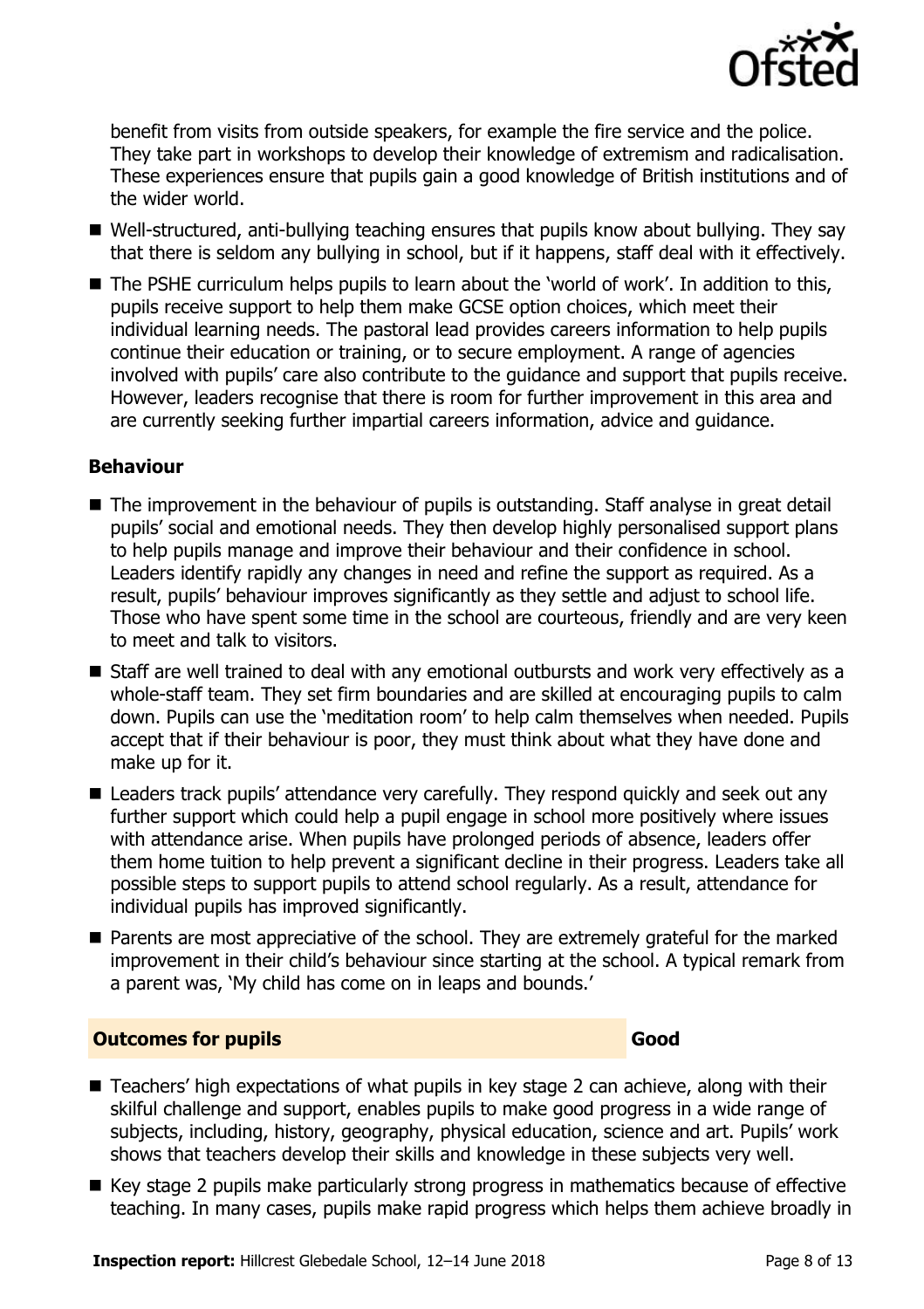

line with the standards expected for their ages.

- Teachers promote reading throughout all subjects. For example, pupils in the primary phase read confidently from a historical report. Pupils master quickly the basics of reading, including developing their phonics skills if they arrive in school with weak literacy skills. This helps pupils to make good progress in reading.
- Year 11 pupils are entered for functional skills in English, mathematics and ICT examinations as well as GCSEs in a variety of subjects. They are entered for BTEC Jamie Oliver Home Cooking Skills. They have a wide range of vocational opportunities to gain certificates, for example in catering, construction, equine studies, hair and beauty and motor vehicle studies. Leaders provide effective support to help pupils choose courses which are closely matched to their needs and interests. This helps pupils to engage in their learning, achieve some qualifications and continue their learning after leaving the school.
- All pupils in Year 11 in July 2017 found places in further education colleges or apprenticeships. Pupils who are currently in Year 11 all have either confirmed or conditional places in further education colleges to study courses such as computer education, animal care, construction or landscaping. However, the lack of comprehensive impartial careers guidance does not enable pupils to appreciate fully the wide range of potential options they could consider when leaving the school.
- The vast majority of pupils in key stage 3 and key stage 4 have made good progress from their starting points in most subjects. This includes pupils who are looked after by local authorities. Teachers make accurate assessments when pupils arrive in the school and use them to plan effective individualised learning programmes. These programmes also identify pupils' gaps in their learning and provide support to help pupils catch up. However, secondary phase pupils make less progress in science and ICT due to less effective teaching in these subjects.
- **Pupils in key stage 2 make good progress in some elements of their writing, especially** writing in a range of different styles. Work in pupils' books shows that teachers build carefully on pupils' prior learning. However, pupils' progress in developing their grammar and punctuation skills is less strong, which limits their progress in writing overall.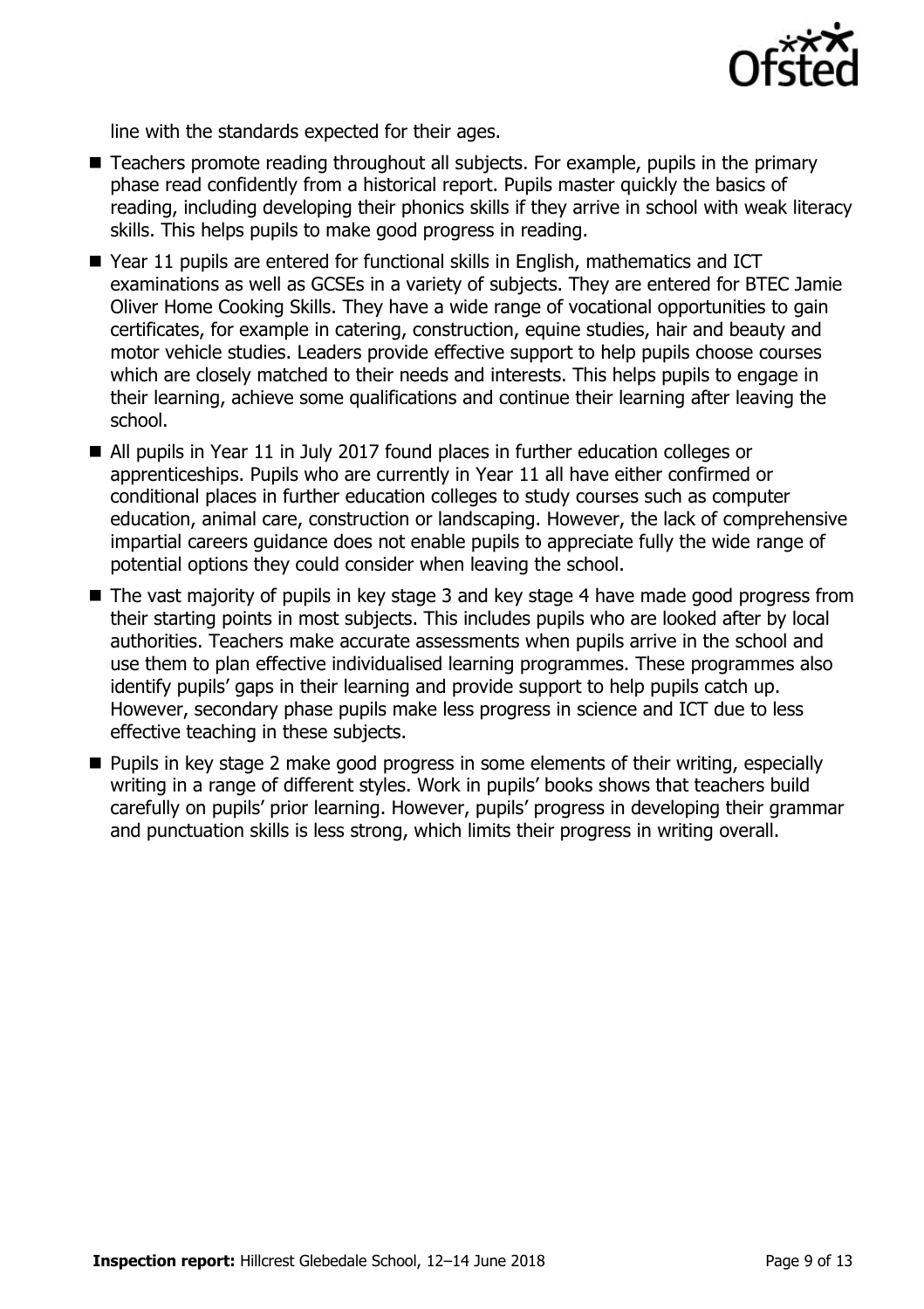

# **School details**

| Unique reference number | 136220   |
|-------------------------|----------|
| DfE registration number | 861/6004 |
| Inspection number       | 10038842 |

This inspection was carried out under section 109(1) and (2) of the Education and Skills Act 2008, the purpose of which is to advise the Secretary of State for Education about the school's suitability for continued registration as an independent school.

| Type of school                      | Other independent special school     |
|-------------------------------------|--------------------------------------|
| School category                     | Independent school                   |
| Age range of pupils                 | 7 to 19                              |
| Gender of pupils                    | Mixed                                |
| Number of pupils on the school roll | 21                                   |
| Number of part-time pupils          | $\overline{7}$                       |
| Proprietor                          | Graham Baker                         |
| Chair                               | Jarrod Elcock                        |
| <b>Headteacher</b>                  | Karen Caswell                        |
| Annual fees (day pupils)            | £68,900                              |
| Telephone number                    | 01782 320 773                        |
| Website                             | www.hillcrestchildrensservices.co.uk |
| Email address                       | karen.caswell@hillcrest-cs.co.uk     |
| Date of previous inspection         | 2 December 2014                      |

#### **Information about this school**

- Hillcrest Glebedale School is an independent day school for pupils aged between 7 and 19 years experiencing social, emotional and mental health difficulties. It is located in the residential area of Heron Cross, Stoke-on-Trent.
- The school is registered to take sixth-form pupils. At the time of the inspection, there were no sixth-form pupils on roll.
- **Previously, this school was known as Young Options Pathway College, Stoke. It was last** inspected in December 2014. Following this inspection, the school applied to the Department for Education to extend its age range to include primary pupils and to move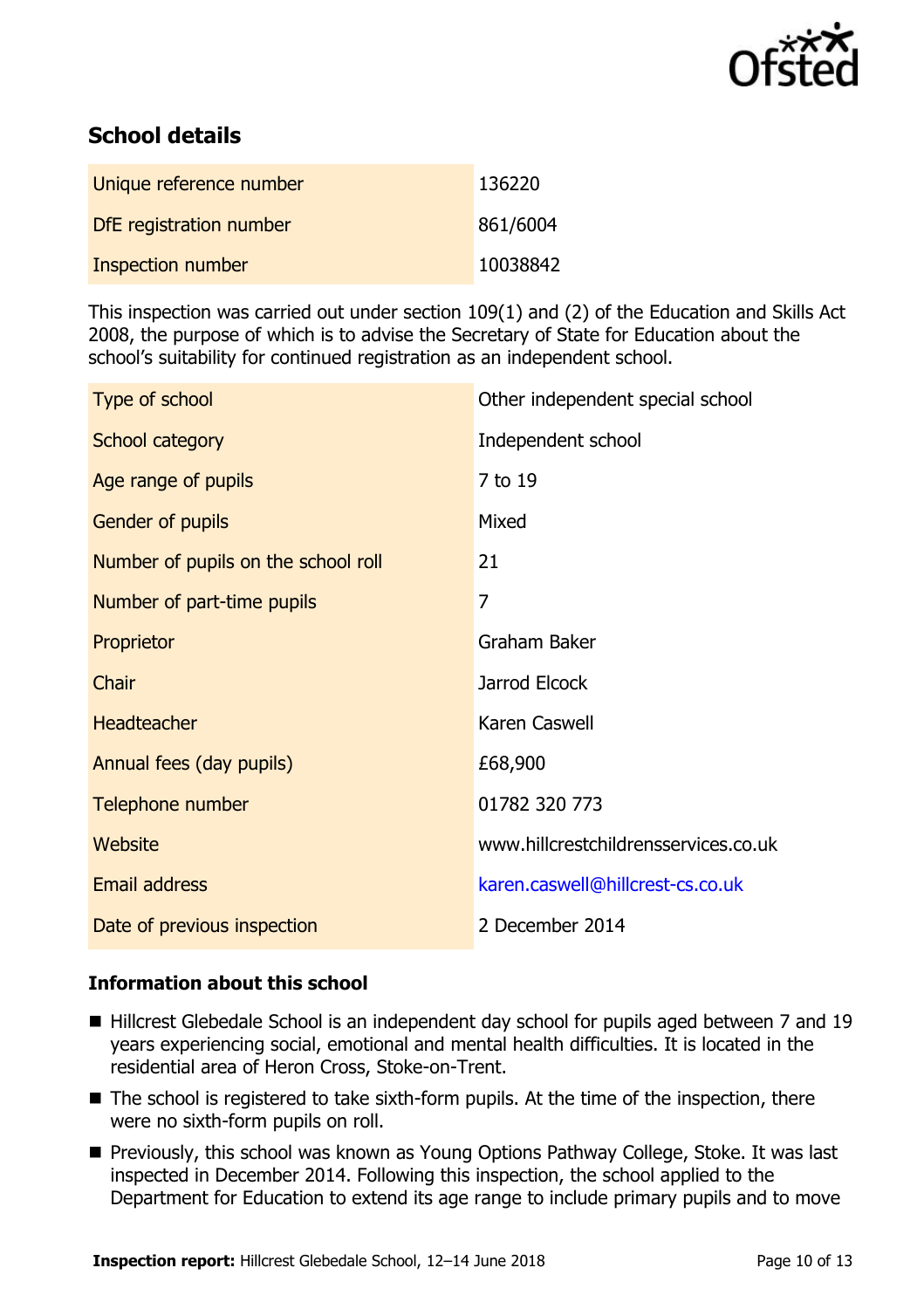

its site. The school relocated to this building in April 2017 and changed its name.

- The school offers places for children who are looked after by local authorities. They also offer places to day pupils from the local community.
- Most pupils arrive at the school having experienced significant trauma and difficulties, which have impacted on previous placements and frequently led to multiple placement breakdowns. As a result, pupils often arrive with significant gaps in their learning and attainment. On entry, many pupils are operating at lower levels than those typical for their age.
- The majority of pupils have EHC plans. All pupils have experienced some form of disruption to their education. Some pupils have not received formal education for extended periods of time prior to joining the school. In order to support access to the curriculum, education staff work alongside clinicians to understand and respond therapeutically to pupils.
- On admission to the school, pupils take part in an induction programme. During this time, their educational and personal needs are assessed as the provision gradually increases to full-time attendance. The school provides part-time placements for some pupils at Stokeon-Trent College for individual vocational courses. Additional vocational courses are available at the Pathways College site as well as at Horses for Courses, Stoke on Trent.
- The majority of pupils come from Stoke-on-Trent, but several children who are looked after by local authorities come from further afield.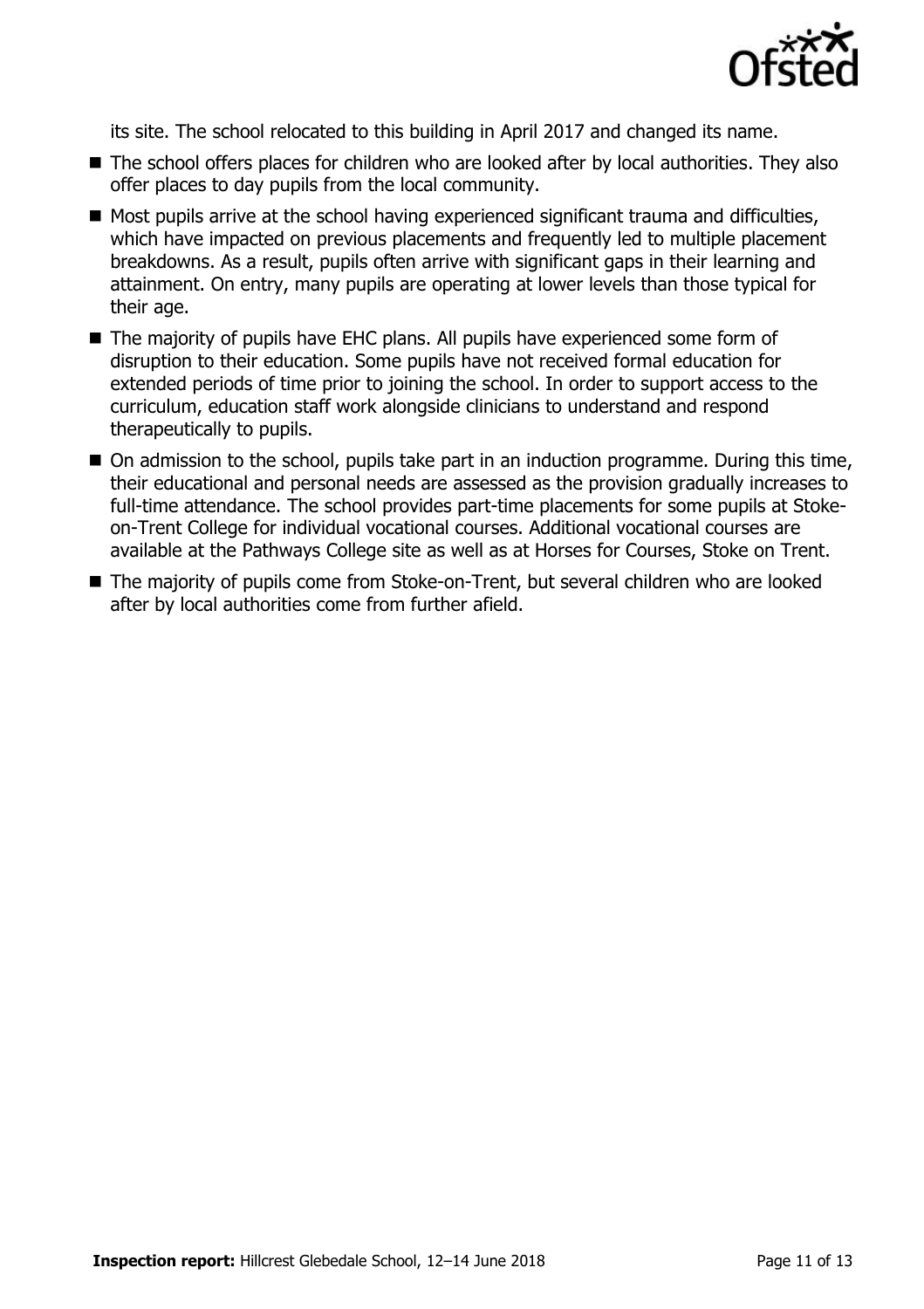

# **Information about this inspection**

- After the initial two days of inspection, Ofsted decided that it was necessary to return to the school to gather further evidence to complete the inspection. This additional inspection day was undertaken by one of Her Majesty's Inspectors.
- **Inspectors undertook joint observations of several lessons along with the headteacher** and other senior leaders.
- Inspectors made observations of pupils as they moved around the school and at breaktimes.
- Inspectors held meetings with the headteacher, the deputy headteacher, the chair of governors and the governor responsible for pupil voice. Inspectors met with the consultant clinical psychologist who leads Hillcrest's clinical team for the East and West Midlands. They also held meetings with the pastoral leader, the English teacher for the secondary phase and the assistant headteacher who leads the primary department.
- **Inspectors held discussions with several pupils as well as talking to pupils more informally** during the school day.
- The inspectors toured the school premises.
- **Inspectors scrutinised schemes of work and lesson plans as well as a variety of** documents about pupils and safeguarding. They scrutinised risk assessments about the school building, individual pupils and external visits.
- An inspector spoke to several parents on the telephone and considered 10 staff questionnaire responses to the Ofsted survey. She also spoke on the telephone to one of the pupils' carers. She also considered a survey of parent opinion taken previously by the school. There were not enough responses to Ofsted's Parent View online questionnaire for them to be considered.
- Inspectors took into account several case studies about individual pupils.
- An inspector spoke on the telephone to the senior casework officer for the local authority, who places most pupils in the school.

#### **Inspection team**

Ann Pritchard Lead inspector **Her Majesty's Inspector** 

Mary Maybank **Ofsted Inspector**